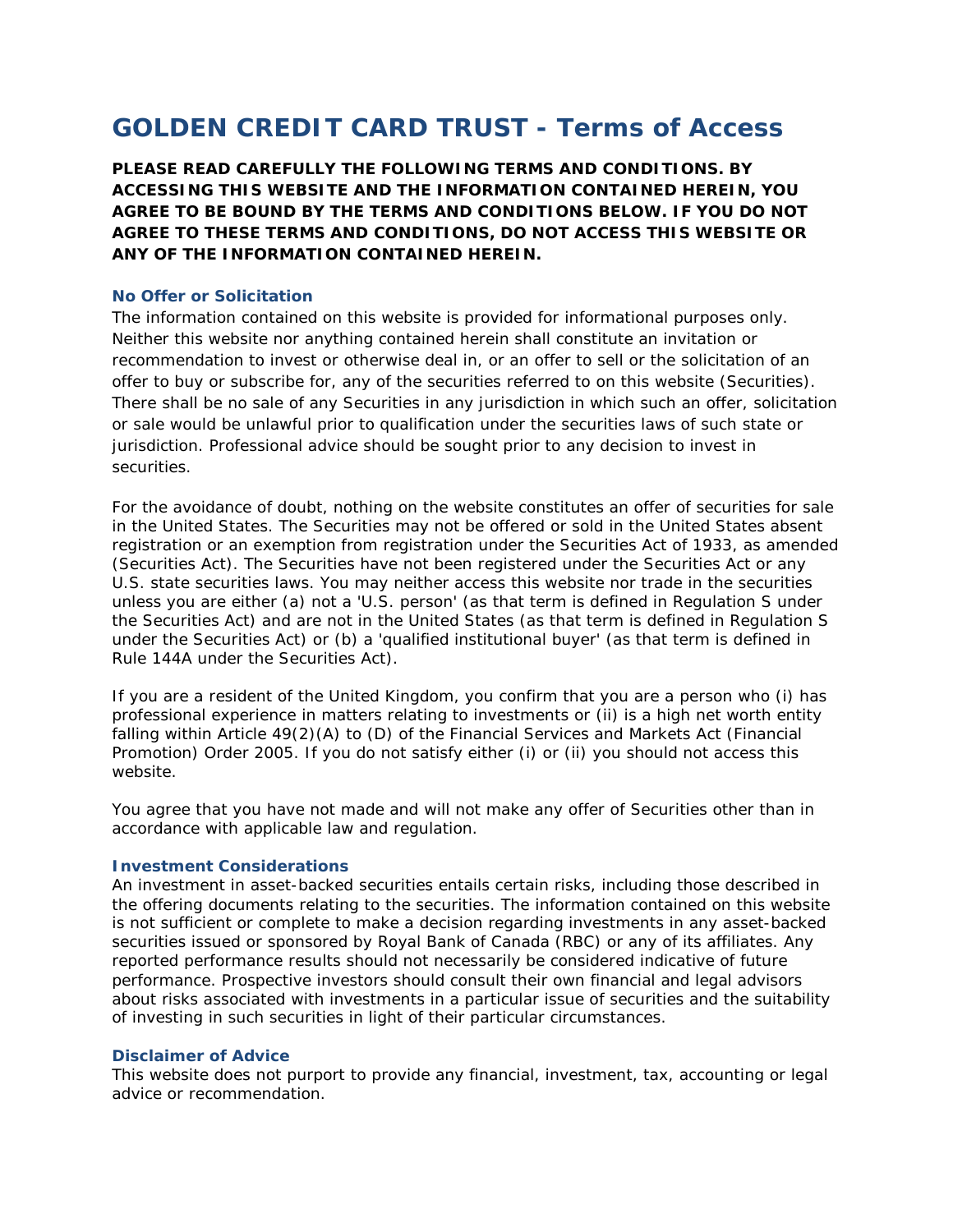#### **Access to and use of this Website**

Unauthorized use of this website or misuse of any information included on this website is strictly prohibited. The information and data contained on this website may not be reproduced, disseminated or distributed in whole or in part at any time, in any manner or for any purpose, without obtaining the prior written consent of Royal Bank of Canada (RBC) in each specific instance. The distribution of material on this website may be restricted by local law in certain jurisdictions and failure to comply with such restrictions may constitute a violation of the laws of any such jurisdiction. Persons accessing this website should inform themselves about, and observe any such restrictions. You may not engage in any activities related to this website that are contrary to any applicable law or regulation or the terms of any agreements between you and RBC.

#### **No Liability**

The materials included on this website have no regard to the specific investment objectives, financial situation or particular needs of any recipient. The information is historical in nature and should not be relied on when making any investment decision. No representation or warranty, express or implied, is or will be made in relation to, the accuracy or completeness of the information on this site. None of RBC, Golden Credit Card Trust (the Issuing Entity) or their respective affiliates is responsible for any errors in or omissions from the information contained in or accessed through the website. No liability whatsoever is or will be accepted by RBC, the Issuing Entity or their respective affiliates for any loss or damage howsoever arising out of or in connection with the use of this website or its contents, including but not limited to lost profits or lost opportunity, or any direct, special, consequential, incidental or punitive damages whether the claim for such damages is based on warranty, contract, tort or otherwise even if RBC, the Issuing Entity or any of their respective affiliates have been advised or should have been aware of the possibility of such damages. The limitations and exclusions set out in this clause are reasonable having regard to all the relevant circumstances and the levels of risk associated with each party's obligations under these Terms and Conditions.

#### **No Duty to Update or Correct Materials.**

The materials included on this website are historical in nature and only current and accurate as of the date of the materials. None of RBC, the Issuing Entity or any other party has any duty to maintain or update any material included on this website, except as required under applicable securities legislation. Historic performance information is no indication of future performance.

## **Materials Subject to Change.**

The materials contained on this website may be amended, supplemented, or otherwise modified by RBC at any time without notice to or consent from any other party from time to time.

#### **RBC Positions**

RBC may have its own interests in relation to the Issuing Entity or transactions mentioned on the website.

#### **Discontinuance and Disruption of Service**

RBC, the Issuing Entity or its suppliers may discontinue this website at any time. Also, access to this website may from time to time be unavailable, delayed, limited or slowed. If access to this website is unavailable, delayed or limited, or if this website does not operate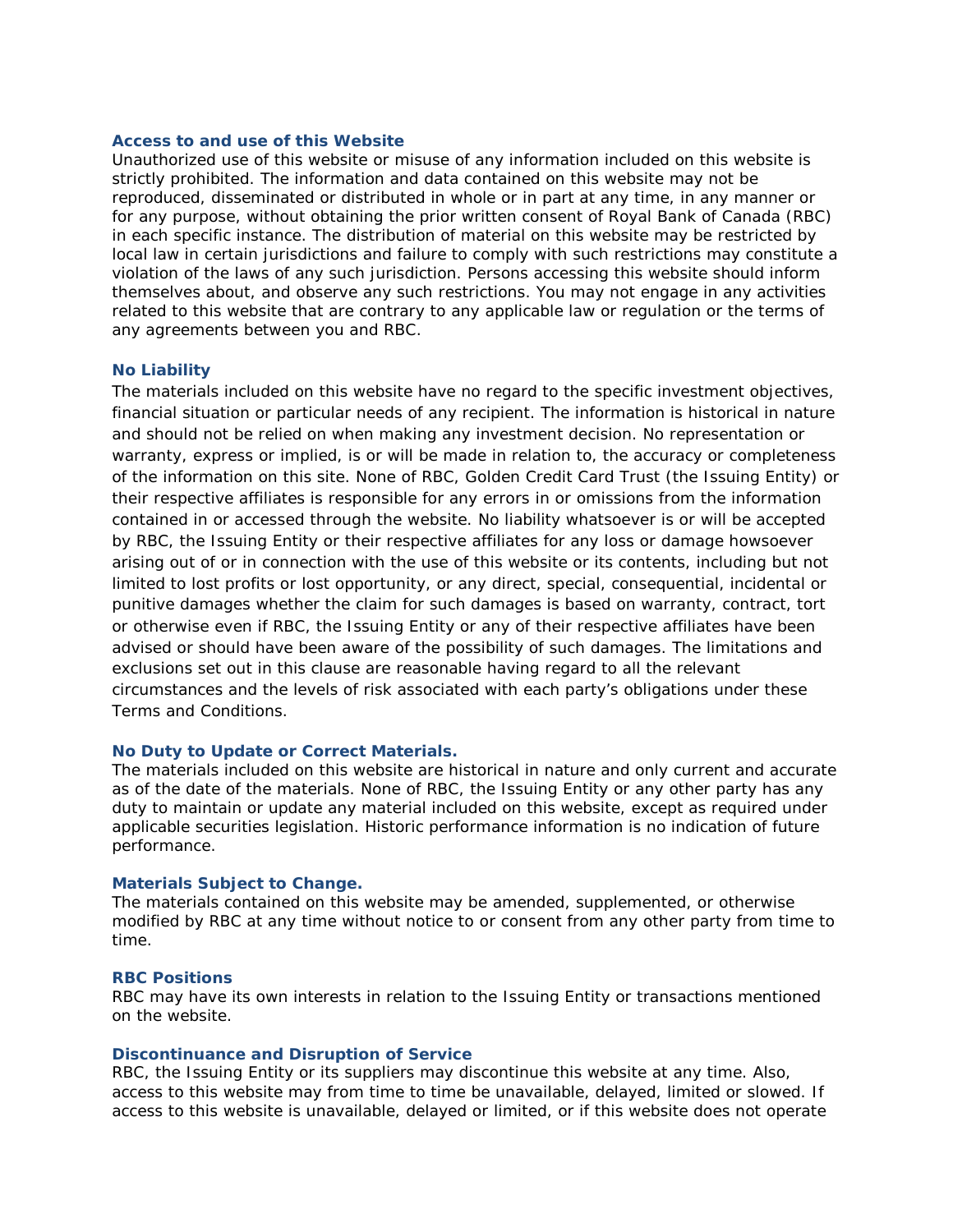quickly and efficiently, you may be unable to retrieve information on a timely basis. None of RBC, the Issuing Entity or any of their respective affiliates will be liable for any computer viruses or malicious code in this website introduced into this website by someone other than us or any other problems experienced by you due to causes beyond our control.

## **Click Through**

Any acknowledgment, agreement or other type of click through button on this website that is selected to evidence agreement or an acknowledgement shall have the same force and validity as a paper copy of an agreement that has been manually signed and delivered.

## **Governing Law**

These Terms and Conditions and any non-contractual obligations arising out of or in conjunction with this website, will be governed by, and construed in accordance with, the laws of the Province of Ontario, Canada, and Ontario courts will have jurisdiction to settle any disputes which may arise in connection with these Terms and Conditions.

## **Forward-Looking Statements**

Material on this website may contain forward-looking statements within the meaning of certain securities laws, including the 'safe harbour' provisions of the United States Private Securities Litigation Reform Act of 1995 and applicable Canadian securities legislation. Forward-looking statements contained in this website may include but are not limited to, statements made in this website regarding RBC, the Issuing Entity and/or their respective affiliates, and the future performance of RBC and the Issuing Entity. Any forward-looking information contained in this website is presented for the purpose of assisting authorized readers in understanding RBC and the Issuing Entity's financial position and results of operations as at and for the periods ended on the dates presented and may not be appropriate for other purposes. Forward-looking statements are typically identified by words such as "believe", "expect", "foresee", "forecast", "anticipate", "intend", "estimate", "goal", "plan", and "project" and similar expressions of future or conditional verbs such as "will", "may", "should", "could" or "would".

By their very nature, forward-looking statements require certain assumptions and are subject to inherent risks and uncertainties, which give rise to the possibility that predictions, forecasts, projections, expectations or conclusions will not prove to be accurate and that such assumptions may not be correct. Readers are cautioned not to place undue reliance on these statements as a number or risk factors could cause actual results to differ materially from the expectations expressed in such forward-looking statement. These factors – many of which are beyond RBC and the Issuing Entity's control and the effects of which can be difficult to predict include: general economic and financial market conditions in Canada and the U.S.; the impact of changes in laws and regulations or their interpretations or implementation; credit, market, liquidity and funding, insurance, operational, regulatory compliance, strategic, reputation, legal and regulatory environment, competitive and systemic risks, and the risks discussed in RBC's most recent Annual Report and Management's Discussion and Analysis and the Issuing Entity's most recent Annual Information Form and Management's Discussion and Analysis. Readers are cautioned that these risk factors are not exhaustive and other factors could also adversely affect RBC and the Issuing Entity's results. When relying on the forward-looking statements contained in this website to make decisions with respect to RBC or the Issuing Entity, investors and others should carefully consider the foregoing factors and other uncertainties and potential events.

Except as required by law, none of RBC, the Issuing Entity and/or their respective affiliates undertakes to update any forward-looking statement, whether written or oral, that may be made from time to time on this website.